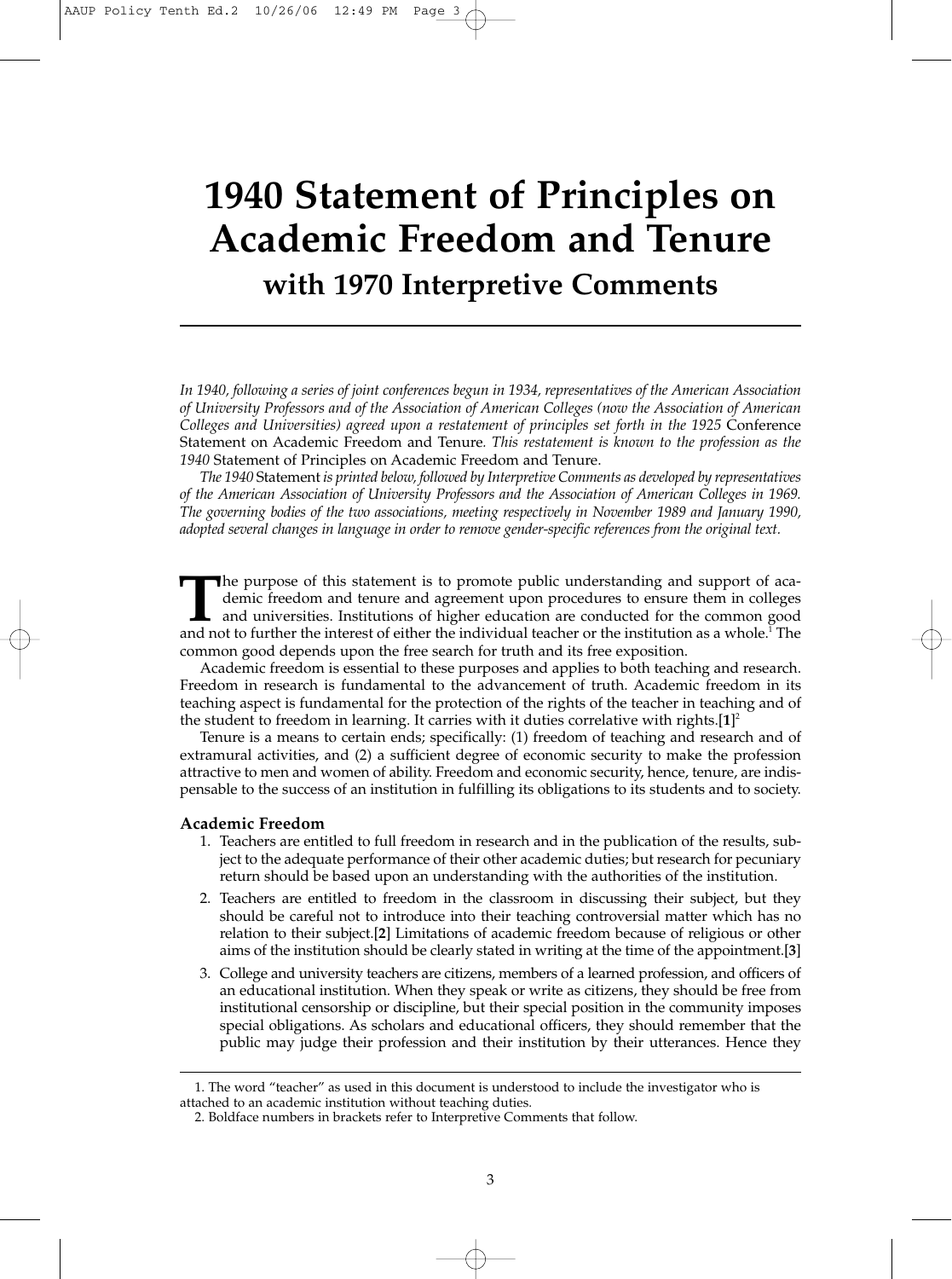should at all times be accurate, should exercise appropriate restraint, should show respect for the opinions of others, and should make every effort to indicate that they are not speaking for the institution.[**4**]

#### **Academic Tenure**

After the expiration of a probationary period, teachers or investigators should have permanent or continuous tenure, and their service should be terminated only for adequate cause, except in the case of retirement for age, or under extraordinary circumstances because of financial exigencies.

In the interpretation of this principle it is understood that the following represents acceptable academic practice:

- 1. The precise terms and conditions of every appointment should be stated in writing and be in the possession of both institution and teacher before the appointment is consummated.
- 2. Beginning with appointment to the rank of full-time instructor or a higher rank,[**5**] the probationary period should not exceed seven years, including within this period full-time service in all institutions of higher education; but subject to the proviso that when, after a term of probationary service of more than three years in one or more institutions, a teacher is called to another institution, it may be agreed in writing that the new appointment is for a probationary period of not more than four years, even though thereby the person's total probationary period in the academic profession is extended beyond the normal maximum of seven years.[**6**] Notice should be given at least one year prior to the expiration of the probationary period if the teacher is not to be continued in service after the expiration of that period.[**7**]
- 3. During the probationary period a teacher should have the academic freedom that all other members of the faculty have.[**8**]
- 4. Termination for cause of a continuous appointment, or the dismissal for cause of a teacher previous to the expiration of a term appointment, should, if possible, be considered by both a faculty committee and the governing board of the institution. In all cases where the facts are in dispute, the accused teacher should be informed before the hearing in writing of the charges and should have the opportunity to be heard in his or her own defense by all bodies that pass judgment upon the case. The teacher should be permitted to be accompanied by an advisor of his or her own choosing who may act as counsel. There should be a full stenographic record of the hearing available to the parties concerned. In the hearing of charges of incompetence the testimony should include that of teachers and other scholars, either from the teacher's own or from other institutions. Teachers on continuous appointment who are dismissed for reasons not involving moral turpitude should receive their salaries for at least a year from the date of notification of dismissal whether or not they are continued in their duties at the institution.[**9**]
- 5. Termination of a continuous appointment because of financial exigency should be demonstrably bona fide.

## **1940 Interpretations**

At the conference of representatives of the American Association of University Professors and of the Association of American Colleges on November 7–8, 1940, the following interpretations of the 1940 *Statement of Principles on Academic Freedom and Tenure* were agreed upon:

- 1. That its operation should not be retroactive.
- 2. That all tenure claims of teachers appointed prior to the endorsement should be determined in accordance with the principles set forth in the 1925 *Conference Statement on Academic Freedom and Tenure*.
- 3. If the administration of a college or university feels that a teacher has not observed the admonitions of paragraph 3 of the section on Academic Freedom and believes that the extramural utterances of the teacher have been such as to raise grave doubts concerning the teacher's fitness for his or her position, it may proceed to file charges under paragraph 4 of the section on Academic Tenure. In pressing such charges, the administration should remember that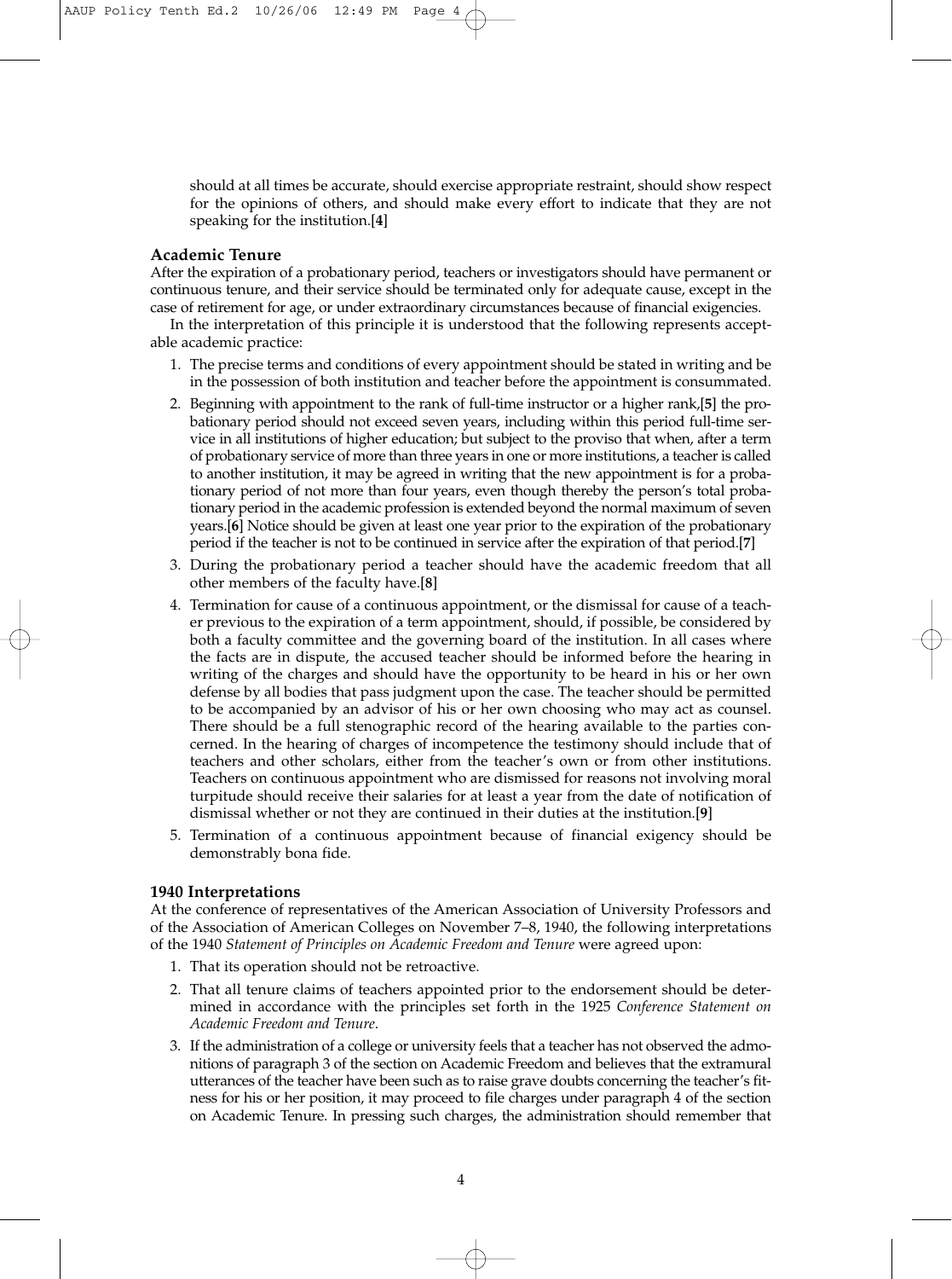teachers are citizens and should be accorded the freedom of citizens. In such cases the administration must assume full responsibility, and the American Association of University Professors and the Association of American Colleges are free to make an investigation.

#### **1970 Interpretive Comments**

*Following extensive discussions on the 1940* Statement of Principles on Academic Freedom and Tenure *with leading educational associations and with individual faculty members and administrators, a joint committee of the AAUP and the Association of American Colleges met during 1969 to reevaluate this key policy statement. On the basis of the comments received, and the discussions that ensued, the joint committee felt the preferable approach was to formulate interpretations of the* Statement *in terms of the experience gained in implementing and applying the* Statement *for over thirty years and of adapting it to current needs.*

*The committee submitted to the two associations for their consideration the following "Interpretive Comments." These interpretations were adopted by the Council of the American Association of University Professors in April 1970 and endorsed by the Fifty-sixth Annual Meeting as Association policy.*

In the thirty years since their promulgation, the principles of the 1940 *Statement of Principles on Academic Freedom and Tenure* have undergone a substantial amount of refinement. This has evolved through a variety of processes, including customary acceptance, understandings mutually arrived at between institutions and professors or their representatives, investigations and reports by the American Association of University Professors, and formulations of statements by that association either alone or in conjunction with the Association of American Colleges. These comments represent the attempt of the two associations, as the original sponsors of the 1940 *Statement,* to formulate the most important of these refinements. Their incorporation here as Interpretive Comments is based upon the premise that the 1940 *Statement* is not a static code but a fundamental document designed to set a framework of norms to guide adaptations to changing times and circumstances.

Also, there have been relevant developments in the law itself reflecting a growing insistence by the courts on due process within the academic community which parallels the essential concepts of the 1940 *Statement;* particularly relevant is the identification by the Supreme Court of academic freedom as a right protected by the First Amendment. As the Supreme Court said in *Keyishian v. Board of Regents,* 385 U.S. 589 (1967), "Our Nation is deeply committed to safeguarding academic freedom, which is of transcendent value to all of us and not merely to the teachers concerned. That freedom is therefore a special concern of the First Amendment, which does not tolerate laws that cast a pall of orthodoxy over the classroom."

The numbers refer to the designated portion of the 1940 *Statement* on which interpretive comment is made.

- 1. The Association of American Colleges and the American Association of University Professors have long recognized that membership in the academic profession carries with it special responsibilities. Both associations either separately or jointly have consistently affirmed these responsibilities in major policy statements, providing guidance to professors in their utterances as citizens, in the exercise of their responsibilities to the institution and to students, and in their conduct when resigning from their institution or when undertaking government-sponsored research. Of particular relevance is the *Statement on Professional Ethics,* adopted in 1966 as Association policy. (A revision, adopted in 1987, may be found in AAUP, *Policy Documents and Reports,* 10th ed. [Washington, D.C., 2006], 171–72.)
- 2. The intent of this statement is not to discourage what is "controversial." Controversy is at the heart of the free academic inquiry which the entire statement is designed to foster. The passage serves to underscore the need for teachers to avoid persistently intruding material which has no relation to their subject.
- 3. Most church-related institutions no longer need or desire the departure from the principle of academic freedom implied in the 1940 *Statement,* and we do not now endorse such a departure.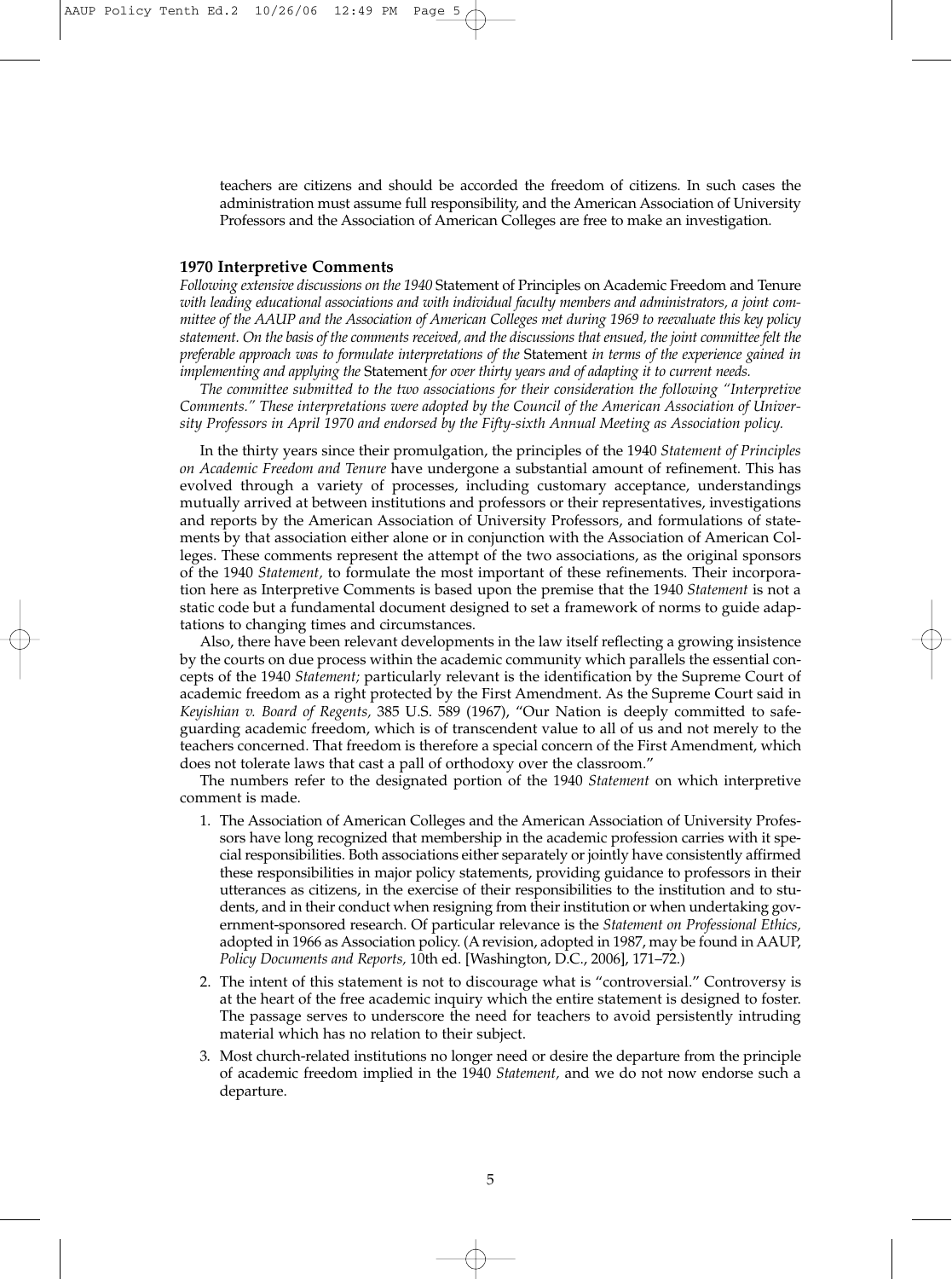4. This paragraph is the subject of an interpretation adopted by the sponsors of the 1940 *Statement* immediately following its endorsement which reads as follows:

If the administration of a college or university feels that a teacher has not observed the admonitions of paragraph 3 of the section on Academic Freedom and believes that the extramural utterances of the teacher have been such as to raise grave doubts concerning the teacher's fitness for his or her position, it may proceed to file charges under paragraph 4 of the section on Academic Tenure. In pressing such charges, the administration should remember that teachers are citizens and should be accorded the freedom of citizens. In such cases the administration must assume full responsibility, and the American Association of University Professors and the Association of American Colleges are free to make an investigation.

Paragraph 3 of the section on Academic Freedom in the 1940 *Statement* should also be interpreted in keeping with the 1964 *Committee A Statement on Extramural Utterances*, which states inter alia: "The controlling principle is that a faculty member's expression of opinion as a citizen cannot constitute grounds for dismissal unless it clearly demonstrates the faculty member's unfitness for his or her position. Extramural utterances rarely bear upon the faculty member's fitness for the position. Moreover, a final decision should take into account the faculty member's entire record as a teacher and scholar."

Paragraph 5 of the *Statement on Professional Ethics* also deals with the nature of the "special obligations" of the teacher. The paragraph reads as follows:

As members of their community, professors have the rights and obligations of other citizens. Professors measure the urgency of these obligations in the light of their responsibilities to their subject, to their students, to their profession, and to their institution. When they speak or act as private persons, they avoid creating the impression of speaking or acting for their college or university. As citizens engaged in a profession that depends upon freedom for its health and integrity, professors have a particular obligation to promote conditions of free inquiry and to further public understanding of academic freedom.

Both the protection of academic freedom and the requirements of academic responsibility apply not only to the full-time probationary and the tenured teacher, but also to all others, such as part-time faculty and teaching assistants, who exercise teaching responsibilities.

- 5. The concept of "rank of full-time instructor or a higher rank" is intended to include any person who teaches a full-time load regardless of the teacher's specific title.<sup>3</sup>
- 6. In calling for an agreement "in writing" on the amount of credit given for a faculty member's prior service at other institutions, the *Statement* furthers the general policy of full understanding by the professor of the terms and conditions of the appointment. It does not necessarily follow that a professor's tenure rights have been violated because of the absence of a written agreement on this matter. Nonetheless, especially because of the variation in permissible institutional practices, a written understanding concerning these matters at the time of appointment is particularly appropriate and advantageous to both the individual and the institution.<sup>4</sup>
- 7. The effect of this subparagraph is that a decision on tenure, favorable or unfavorable, must be made at least twelve months prior to the completion of the probationary period. If the decision is negative, the appointment for the following year becomes a terminal one. If the decision is affirmative, the provisions in the 1940 *Statement* with respect to the termination of service of teachers or investigators after the expiration of a probationary period should apply from the date when the favorable decision is made.

<sup>3.</sup> For a discussion of this question, see the "Report of the Special Committee on Academic Personnel Ineligible for Tenure," *Policy Documents and Reports,* 9th ed. (Washington, D.C., 2001), 88–91.

<sup>4.</sup> For a more detailed statement on this question, see "On Crediting Prior Service Elsewhere as Part of the Probationary Period," *Policy Documents and Reports,* 10th ed. (Washington, D.C., 2006), 55–56.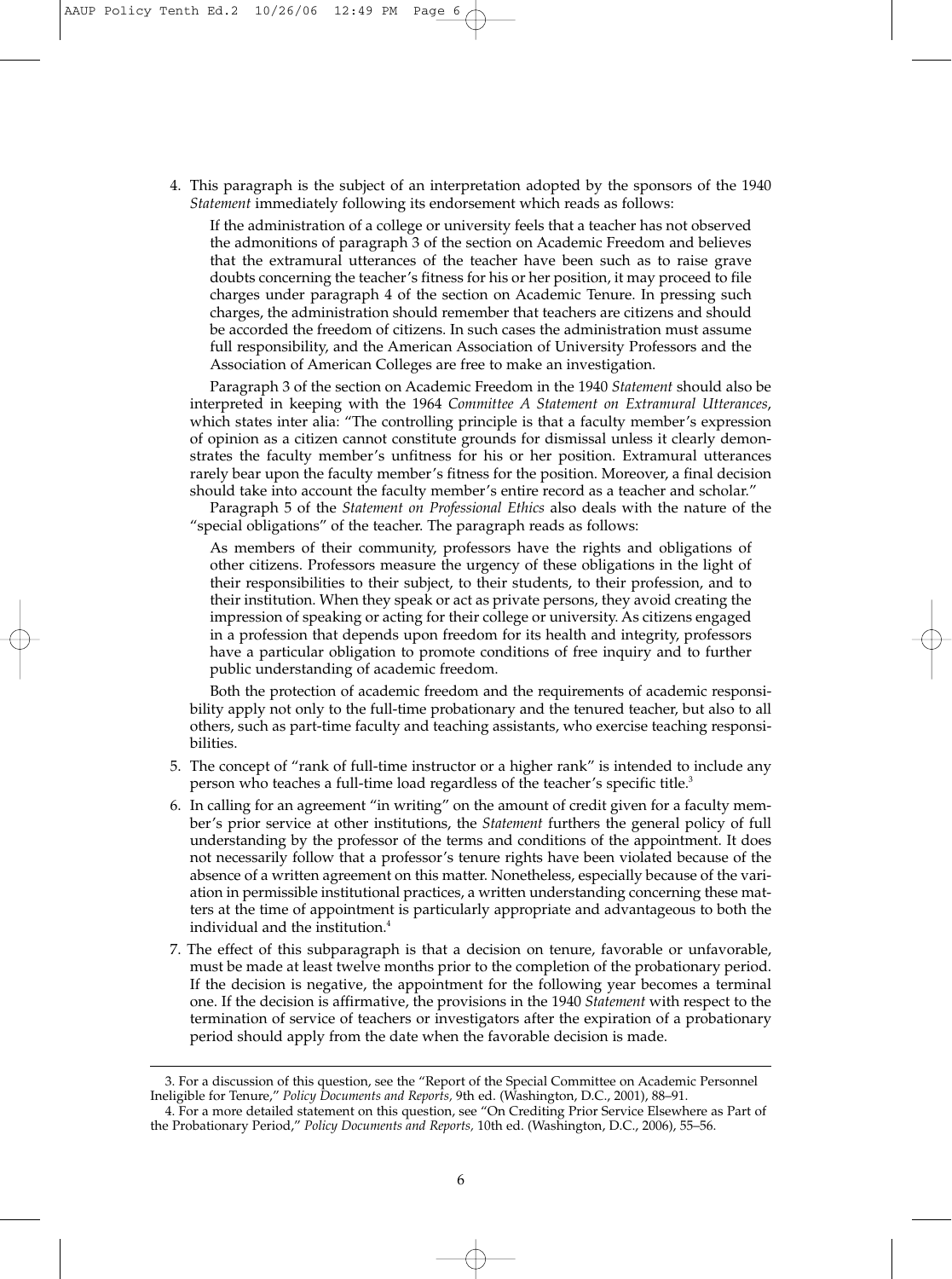The general principle of notice contained in this paragraph is developed with greater specificity in the *Standards for Notice of Nonreappointment,* endor**s**ed by the Fiftieth Annual Meeting of the American Association of University Professors (1964). These standards are:

Notice of nonreappointment, or of intention not to recommend reappointment to the governing board, should be given in writing in accordance with the following standards:

- 1. *Not later than March 1 of the first academic year of service,* if the appointment expires at the end of that year; or, if a one-year appointment terminates during an academic year, at least three months in advance of its termination.
- 2. *Not later than December 15 of the second academic year of service,* if the appointment expires at the end of that year; or, if an initial two-year appointment terminates during an academic year, at least six months in advance of its termination.
- 3. At least twelve months before the expiration of an appointment after two or more years in the institution.

Other obligations, both of institutions and of individuals, are described in the *Statement on Recruitment and Resignation of Faculty Members,* as endorsed by the Association of American Colleges and the American Association of University Professors in 1961.

- 8. The freedom of probationary teachers is enhanced by the establishment of a regular procedure for the periodic evaluation and assessment of the teacher's academic performance during probationary status. Provision should be made for regularized procedures for the consideration of complaints by probationary teachers that their academic freedom has been violated. One suggested procedure to serve these purposes is contained in the *Recommended Institutional Regulations on Academic Freedom and Tenure,* prepared by the American Association of University Professors.
- 9. A further specification of the academic due process to which the teacher is entitled under this paragraph is contained in the *Statement on Procedural Standards in Faculty Dismissal Proceedings,* jointly approved by the American Association of University Professors and the Association of American Colleges in 1958. This interpretive document deals with the issue of suspension, about which the 1940 *Statement* is silent.

The 1958 *Statement* provides: "Suspension of the faculty member during the proceedings is justified only if immediate harm to the faculty member or others is threatened by the faculty member's continuance. Unless legal considerations forbid, any such suspension should be with pay." A suspension which is not followed by either reinstatement or the opportunity for a hearing is in effect a summary dismissal in violation of academic due process.

The concept of "moral turpitude" identifies the exceptional case in which the professor may be denied a year's teaching or pay in whole or in part. The statement applies to that kind of behavior which goes beyond simply warranting discharge and is so utterly blameworthy as to make it inappropriate to require the offering of a year's teaching or pay. The standard is not that the moral sensibilities of persons in the particular community have been affronted. The standard is behavior that would evoke condemnation by the academic community generally.

## **Endorsers**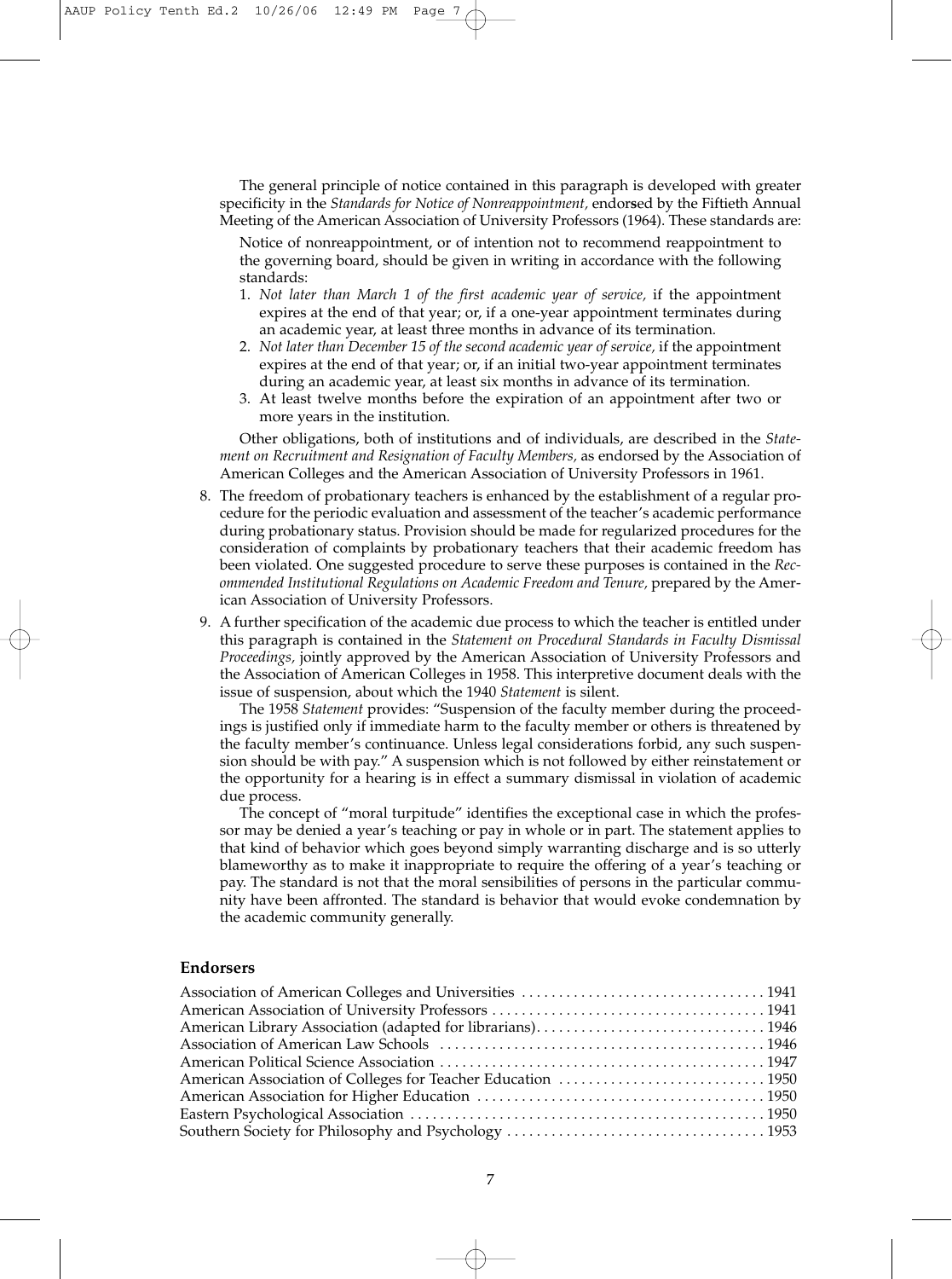| Midwest Sociological Society (and accommunication of the 1963)                                                   |
|------------------------------------------------------------------------------------------------------------------|
|                                                                                                                  |
|                                                                                                                  |
|                                                                                                                  |
|                                                                                                                  |
|                                                                                                                  |
|                                                                                                                  |
| American Studies Association (and all anti-array areas and all and all all and all all all all all all all all a |
|                                                                                                                  |
|                                                                                                                  |
|                                                                                                                  |
| Southwestern Social Science Association (and the content of the set of the 1964)                                 |
|                                                                                                                  |
|                                                                                                                  |
|                                                                                                                  |
|                                                                                                                  |
|                                                                                                                  |
|                                                                                                                  |
|                                                                                                                  |
|                                                                                                                  |
|                                                                                                                  |
|                                                                                                                  |
|                                                                                                                  |
| American Catholic Historical Association (and the content of the content of the 1966)                            |
| Association for Education in Journalism and Mass Communication 1966                                              |
|                                                                                                                  |
|                                                                                                                  |
|                                                                                                                  |
|                                                                                                                  |
|                                                                                                                  |
|                                                                                                                  |
|                                                                                                                  |
| American Association for the Advancement of Slavic Studies 1967                                                  |
|                                                                                                                  |
|                                                                                                                  |
|                                                                                                                  |
|                                                                                                                  |
|                                                                                                                  |
|                                                                                                                  |
|                                                                                                                  |
|                                                                                                                  |
|                                                                                                                  |
|                                                                                                                  |
|                                                                                                                  |
|                                                                                                                  |
|                                                                                                                  |
|                                                                                                                  |
|                                                                                                                  |
|                                                                                                                  |
|                                                                                                                  |
|                                                                                                                  |

 $\overline{\varphi}$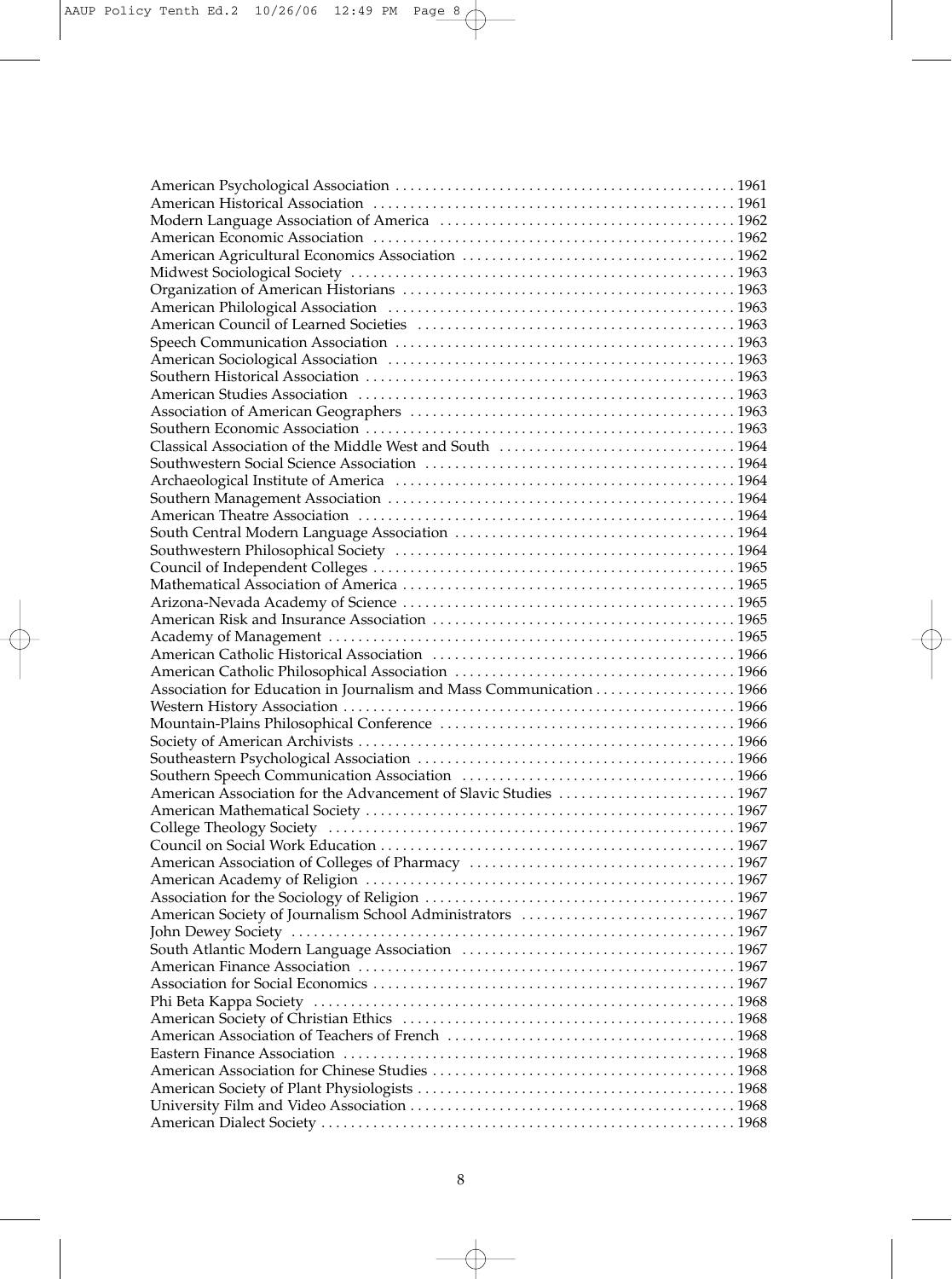| National College Physical Education Association for Men 1969                                                                                                                                                                  |  |
|-------------------------------------------------------------------------------------------------------------------------------------------------------------------------------------------------------------------------------|--|
| American Real Estate and Urban Economics Association 1969                                                                                                                                                                     |  |
|                                                                                                                                                                                                                               |  |
|                                                                                                                                                                                                                               |  |
| American Musicological Society (and according to the control of the 1969)                                                                                                                                                     |  |
| American Association of Teachers of Spanish and Portuguese  1969                                                                                                                                                              |  |
|                                                                                                                                                                                                                               |  |
|                                                                                                                                                                                                                               |  |
|                                                                                                                                                                                                                               |  |
| American Anthropological Association (and the context of the context of the context of the context of the context of the context of the context of the context of the context of the context of the context of the context of |  |
|                                                                                                                                                                                                                               |  |
|                                                                                                                                                                                                                               |  |
|                                                                                                                                                                                                                               |  |
|                                                                                                                                                                                                                               |  |
| New York State Mathematics Association of Two-Year Colleges  1972                                                                                                                                                             |  |
|                                                                                                                                                                                                                               |  |
|                                                                                                                                                                                                                               |  |
| Massachusetts Regional Community College Faculty Association  1973                                                                                                                                                            |  |
|                                                                                                                                                                                                                               |  |
|                                                                                                                                                                                                                               |  |
|                                                                                                                                                                                                                               |  |
|                                                                                                                                                                                                                               |  |
|                                                                                                                                                                                                                               |  |
| American Statistical Association (and all and according to the state of 1975)                                                                                                                                                 |  |
|                                                                                                                                                                                                                               |  |
|                                                                                                                                                                                                                               |  |
|                                                                                                                                                                                                                               |  |
|                                                                                                                                                                                                                               |  |
|                                                                                                                                                                                                                               |  |
|                                                                                                                                                                                                                               |  |
|                                                                                                                                                                                                                               |  |
|                                                                                                                                                                                                                               |  |
| Society for Spanish and Portuguese Historical Studies 1976                                                                                                                                                                    |  |
|                                                                                                                                                                                                                               |  |
|                                                                                                                                                                                                                               |  |
|                                                                                                                                                                                                                               |  |
|                                                                                                                                                                                                                               |  |
|                                                                                                                                                                                                                               |  |
|                                                                                                                                                                                                                               |  |
|                                                                                                                                                                                                                               |  |
|                                                                                                                                                                                                                               |  |
|                                                                                                                                                                                                                               |  |
|                                                                                                                                                                                                                               |  |
|                                                                                                                                                                                                                               |  |
|                                                                                                                                                                                                                               |  |
|                                                                                                                                                                                                                               |  |
|                                                                                                                                                                                                                               |  |
|                                                                                                                                                                                                                               |  |

5. Endorsed by the association's Western Division in 1952, Eastern Division in 1953, and Pacific Division in 1962.

 $\overline{\bigoplus}$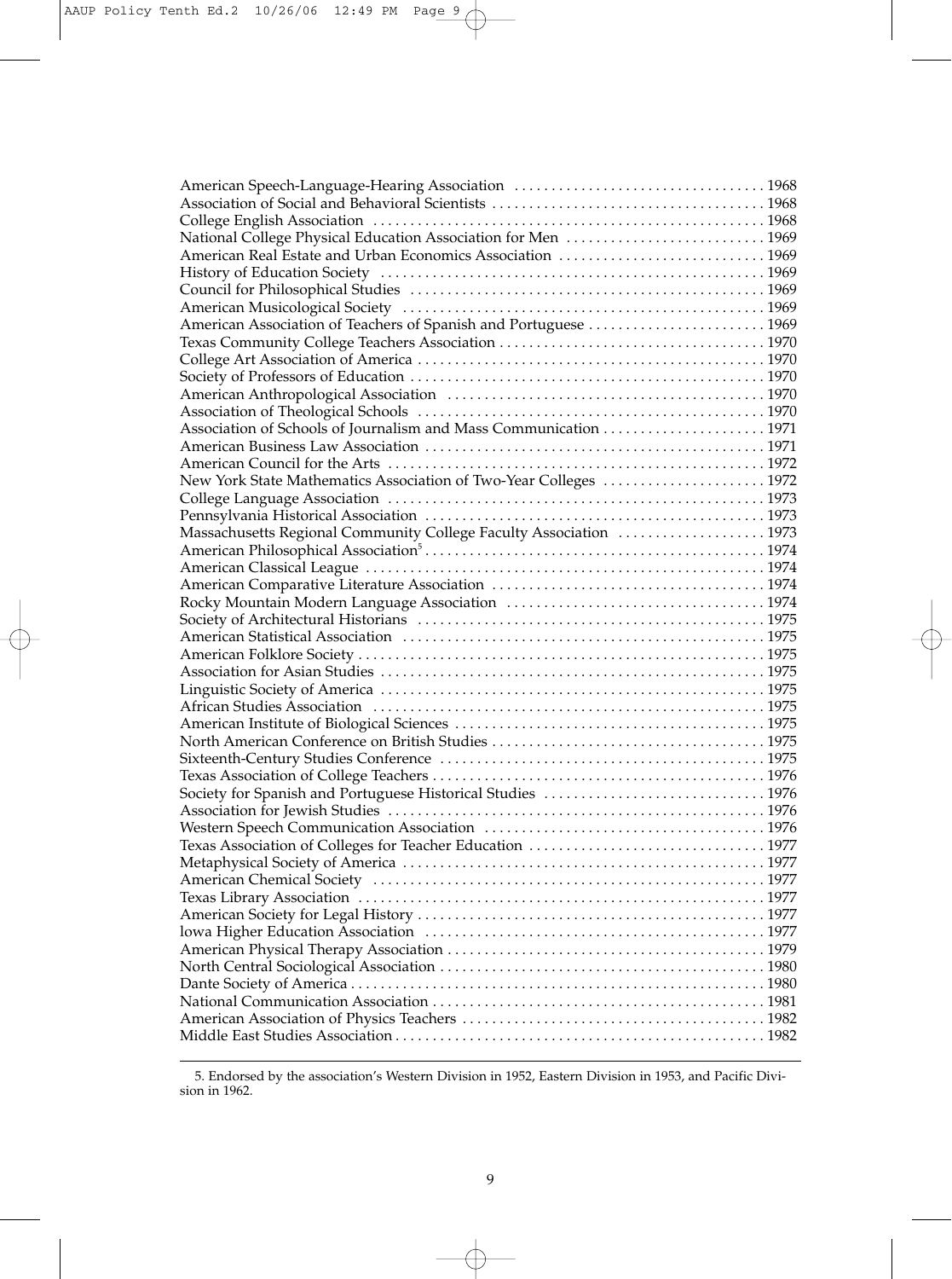| American Association of Teachers of Slavic and East European Languages 1986 |  |
|-----------------------------------------------------------------------------|--|
|                                                                             |  |
|                                                                             |  |
|                                                                             |  |
|                                                                             |  |
|                                                                             |  |
|                                                                             |  |
|                                                                             |  |
|                                                                             |  |
|                                                                             |  |
|                                                                             |  |
|                                                                             |  |
|                                                                             |  |
|                                                                             |  |
|                                                                             |  |
|                                                                             |  |
|                                                                             |  |
|                                                                             |  |
| American Society of Agronomy<br>Crop Science Society of America             |  |
|                                                                             |  |
|                                                                             |  |
|                                                                             |  |
|                                                                             |  |
|                                                                             |  |
|                                                                             |  |
|                                                                             |  |
|                                                                             |  |
|                                                                             |  |
|                                                                             |  |
|                                                                             |  |
|                                                                             |  |
|                                                                             |  |
|                                                                             |  |
|                                                                             |  |
|                                                                             |  |
|                                                                             |  |
|                                                                             |  |
|                                                                             |  |
| Council of Graduate Programs in Communication Sciences and Disorders 1996   |  |
|                                                                             |  |
|                                                                             |  |
|                                                                             |  |
|                                                                             |  |
|                                                                             |  |
|                                                                             |  |
|                                                                             |  |
|                                                                             |  |
|                                                                             |  |
|                                                                             |  |
|                                                                             |  |
|                                                                             |  |
|                                                                             |  |

 $\oplus$